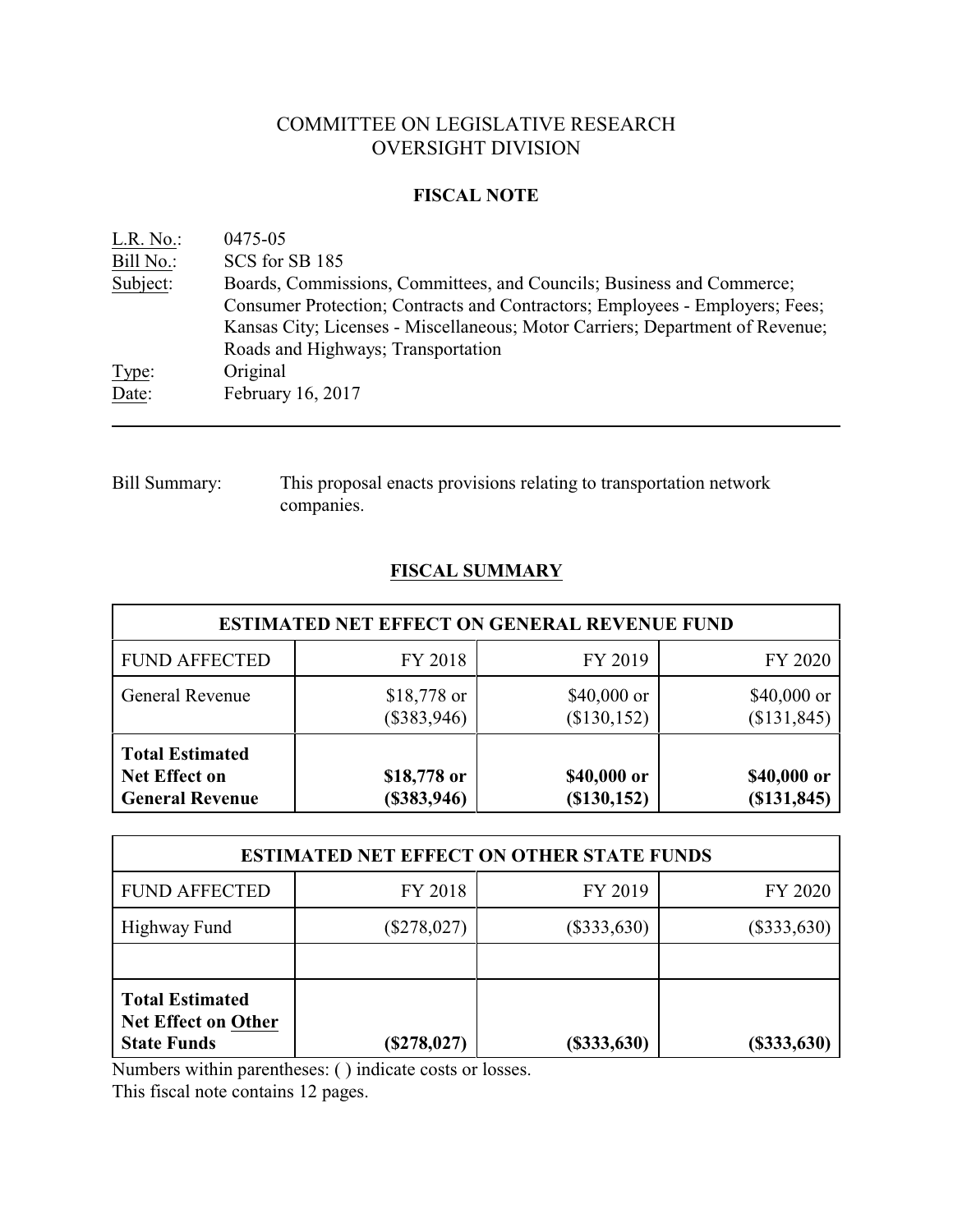L.R. No. 0475-05 Bill No. SCS for SB 185 Page 2 of 12 February 16, 2017

| <b>ESTIMATED NET EFFECT ON FEDERAL FUNDS</b>                        |         |         |         |  |  |
|---------------------------------------------------------------------|---------|---------|---------|--|--|
| <b>FUND AFFECTED</b>                                                | FY 2018 | FY 2019 | FY 2020 |  |  |
|                                                                     |         |         |         |  |  |
|                                                                     |         |         |         |  |  |
| <b>Total Estimated</b><br>Net Effect on All<br><b>Federal Funds</b> | \$0     | \$0     | \$C     |  |  |

| <b>ESTIMATED NET EFFECT ON FULL TIME EQUIVALENT (FTE)</b>    |            |            |            |  |  |
|--------------------------------------------------------------|------------|------------|------------|--|--|
| <b>FUND AFFECTED</b>                                         | FY 2018    | FY 2019    | FY 2020    |  |  |
| General Revenue                                              | $0$ or $3$ | $0$ or $3$ | $0$ or $3$ |  |  |
|                                                              |            |            |            |  |  |
| <b>Total Estimated</b><br><b>Net Effect on</b><br><b>FTE</b> | $0$ or $3$ | $0$ or $3$ | 0 or 3     |  |  |

 $\boxtimes$  Estimated Net Effect (expenditures or reduced revenues) expected to exceed \$100,000 in any of the three fiscal years after implementation of the act.

| <b>ESTIMATED NET EFFECT ON LOCAL FUNDS</b>            |                           |                             |                             |  |  |
|-------------------------------------------------------|---------------------------|-----------------------------|-----------------------------|--|--|
| FY 2019<br>FY 2018<br><b>FUND AFFECTED</b><br>FY 2020 |                           |                             |                             |  |  |
| <b>Local Government</b>                               | (Could exceed<br>\$79,280 | (Could exceed)<br>\$84,330) | (Could exceed)<br>\$84,330) |  |  |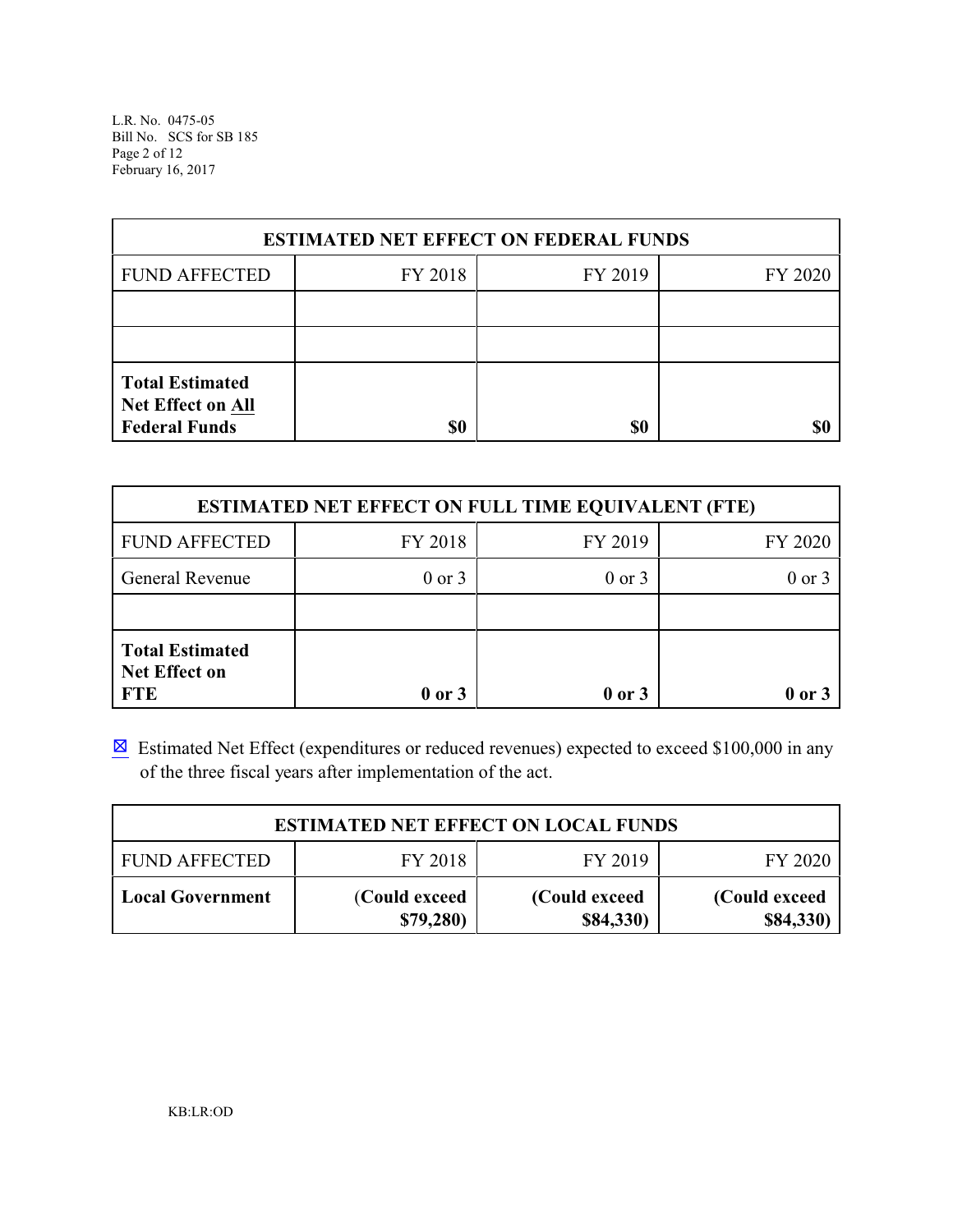L.R. No. 0475-05 Bill No. SCS for SB 185 Page 3 of 12 February 16, 2017

# **FISCAL ANALYSIS**

### ASSUMPTION

# Officials at the **Department of Revenue (DOR)** state the following regarding this proposal:

### *Administrative Impact*

### Motor Vehicle Bureau (MVB)

It is unclear whether the bill contemplates a substantive regulatory process through the promulgation of rules including a complaint process and disciplinary mechanisms for TNCs who violate the provisions of the bill.

Regardless of whether the language is interpreted to require minimal or substantive regulations, the following costs will be incurred:

- Procedures will need to be developed for the issuance of TNC permits. This will require 80 hours for a Management Analyst Specialist I in FY 2018.
- Develop a new application for annual permit issuance for TNC. This will require 40 hours for a Management Analyst Specialist I in FY 2018.
- The Department's website will need to be updated. This will require 10 hours for an Administrative Analyst III in FY 2018.
- MVB user acceptance testing for identified system modifications. 80 hours for each system modification for a total of 80 hours by a Management Analyst Specialist I in FY 2018.

### FY 2018 (MVB)

| Management Analyst Specialist I -- 200 hrs. @ \$20.94/hr. = |          | \$4,188 |
|-------------------------------------------------------------|----------|---------|
| $-$ 10 hrs. @ \$22.59/hr.<br>Administrative Analyst III     | $\equiv$ | \$226   |
|                                                             |          | \$4,414 |

### Driver License Bureau (DLB)

Regardless of whether the language is interpreted to require minimal or substantive regulations, the following costs will be incurred: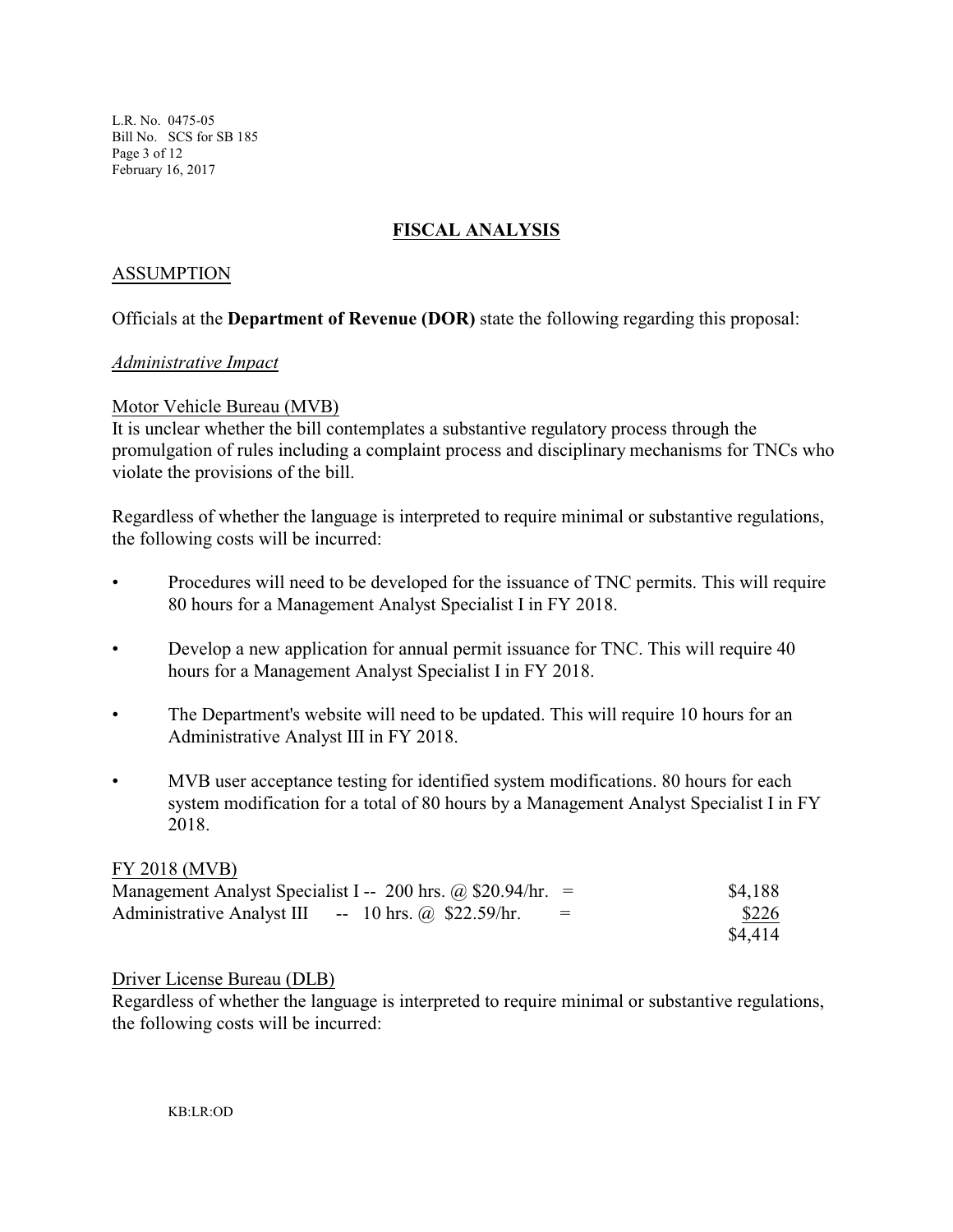L.R. No. 0475-05 Bill No. SCS for SB 185 Page 4 of 12 February 16, 2017

### ASSUMPTION (continued)

*Administrative Impact* (continued)

#### FY 2018 DLB

| Administrative Analyst II -- 20 hrs. @\$29.15 (1 $\frac{1}{2}$ rate) /hr. = | \$583   |
|-----------------------------------------------------------------------------|---------|
| Management Analyst Specialist II - 20 hrs. @ \$23.61/ hr. =                 | \$472   |
| Revenue Band Manager II - 10 hrs. @ \$30.59/hr. $=$                         | \$612   |
|                                                                             | \$1,667 |
|                                                                             |         |
| FY 2018 Personnel Services Bureau (PSB)                                     |         |
| I Indete Web Page - Administrative Analyst III - 10 hrs @ \$22.50 hr =      | ぐつつん    |

| Update Web Page - Administrative Analyst III - 10 hrs. @ \$22.59/hr. =            | \$226 |
|-----------------------------------------------------------------------------------|-------|
| Update Forms/Manuals - Management Analyst Spec I - 10 hrs. $\omega$ \$20.94/hr. = | \$209 |
| Develop Procedures - Management Analyst Spec I - 10 hrs. $\omega$ \$20.94/hr. =   | \$209 |
|                                                                                   | \$604 |

If the Department's regulatory functions are minimal, and rule-making authority is not intended to include a complaint process, audit functions, and disciplinary mechanisms then the TNC would provide basic information on the application such as business name, address, agent contact information, phone number, and would also self-certify that the TNC would abide by all the requirements in §§387.400 to 387.434, RSMo. There would be no statutory basis for denying issuance of a permit or revoking a permit once it has been issued. The bill itself only requires that an annual fee be paid and does not set a time-frame in which the permit itself expires. If the Department's regulatory function is minimal, the Department will need the following:

OA-ITSD services at a cost of \$21,222 (282.96 x \$75 per hour) in FY 2018.

If the Department's regulatory functions are intended to be substantive, the Department would have to promulgate rules for the following: a complaint process where individuals and entities could report violations of the law; an audit and investigation function whereby the Department could investigate alleged violations or perform random audits; and an administrative hearing process for disciplinary actions, the remedies of which could include reprimand, assessments, suspension, probation, settlement, revocation, and denial proceedings. The Department's fiscal response will significantly increase. If the Department's regulatory function is more substantive, the Department will need the following:

With regard to the audit function of home rule cities, ten records can be audited twice per year (20 records per year, per TNC). Based on the assumption of there being 8 TNCs operating in Missouri, there is the potential for 160 records that can be audited annually. Estimating 50% of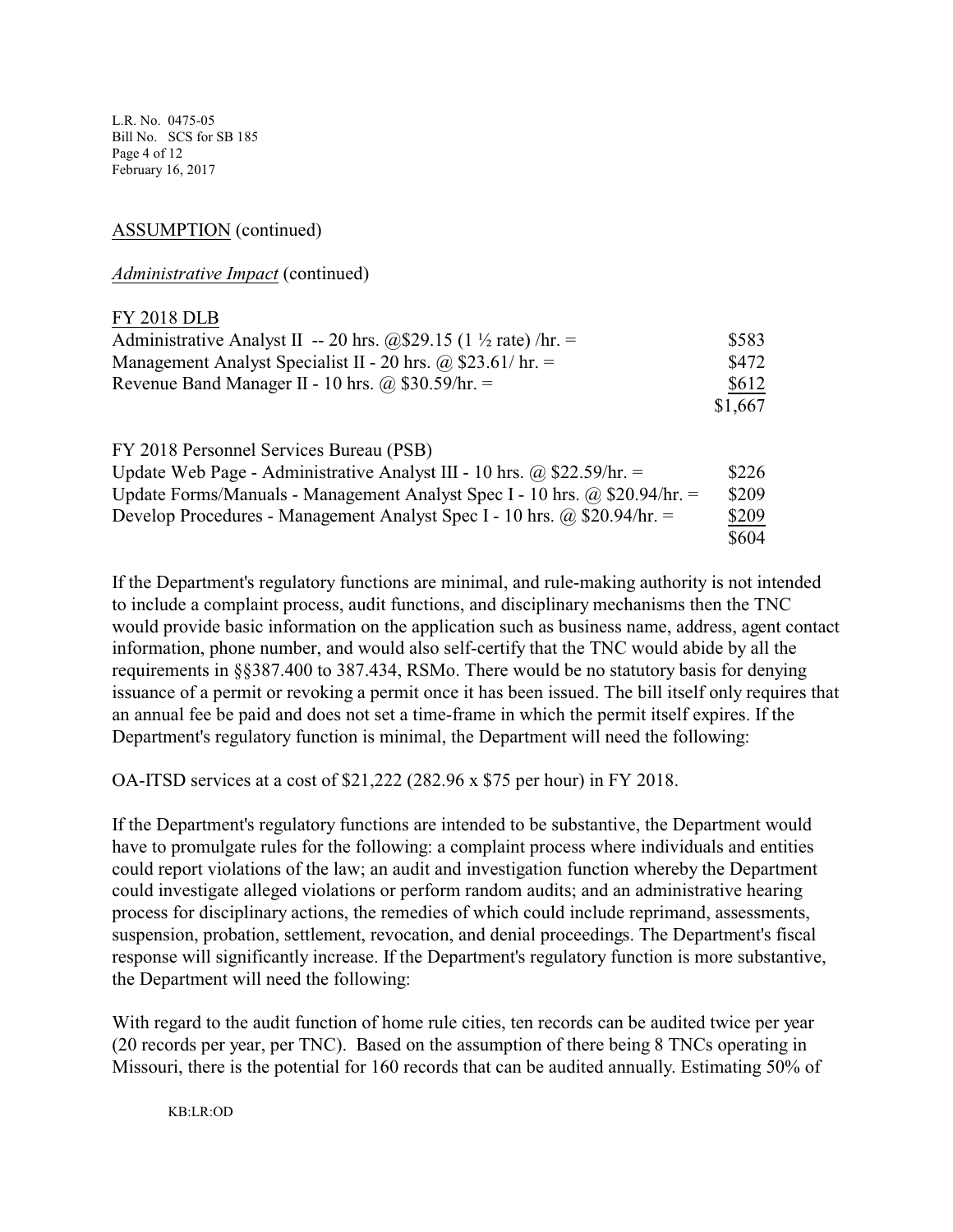L.R. No. 0475-05 Bill No. SCS for SB 185 Page 5 of 12 February 16, 2017

the audited records contained violations would mean 80 possible violations annually.

ASSUMPTION (continued)

*Administrative Impact* (continued)

For purposes of administrative appeals and pursuing disciplinary action under promulgated rules, one FTE would be required and will be requested through the appropriations process.

FY 2018 Appeals Referee I (10 months)  $$45,192$  annually =  $$37,660$ 

FY 2019 Appeals Referee I =  $$45,644$ 

FY 2020 Appeals Referee  $I = $46,100$ 

The Compliance and Investigation Bureau (CIB) would handle all complaints made against TNC drivers. Based on an assumption of 8,000 TNC drivers, there is an anticipated 400 investigations that will occur each year based upon complaints and random audits. A CIB Investigator can handle roughly 200 complaints per year; therefore, two FTEs will be requested.

FY 2018 Investigator II (10 months) \$43,560 annually x  $2 = $72,600$ 

FY 2019 Investigator II x  $2 = $87,997$ 

FY 2020 Investigator II x  $2 = $88,871$ 

OA-ITSD services are required at a cost of \$382,563 (5,100.84 hours x \$75 per hour) in FY 2018.

The Department has identified one TNC currently operating within the state of Missouri and seven potential other TNCs that could operate within the state. The Department assumes that the costs for processing applications will be absorbed with existing resources.

The Department will modify DMVConnect to facilitate the new TNC process and collect the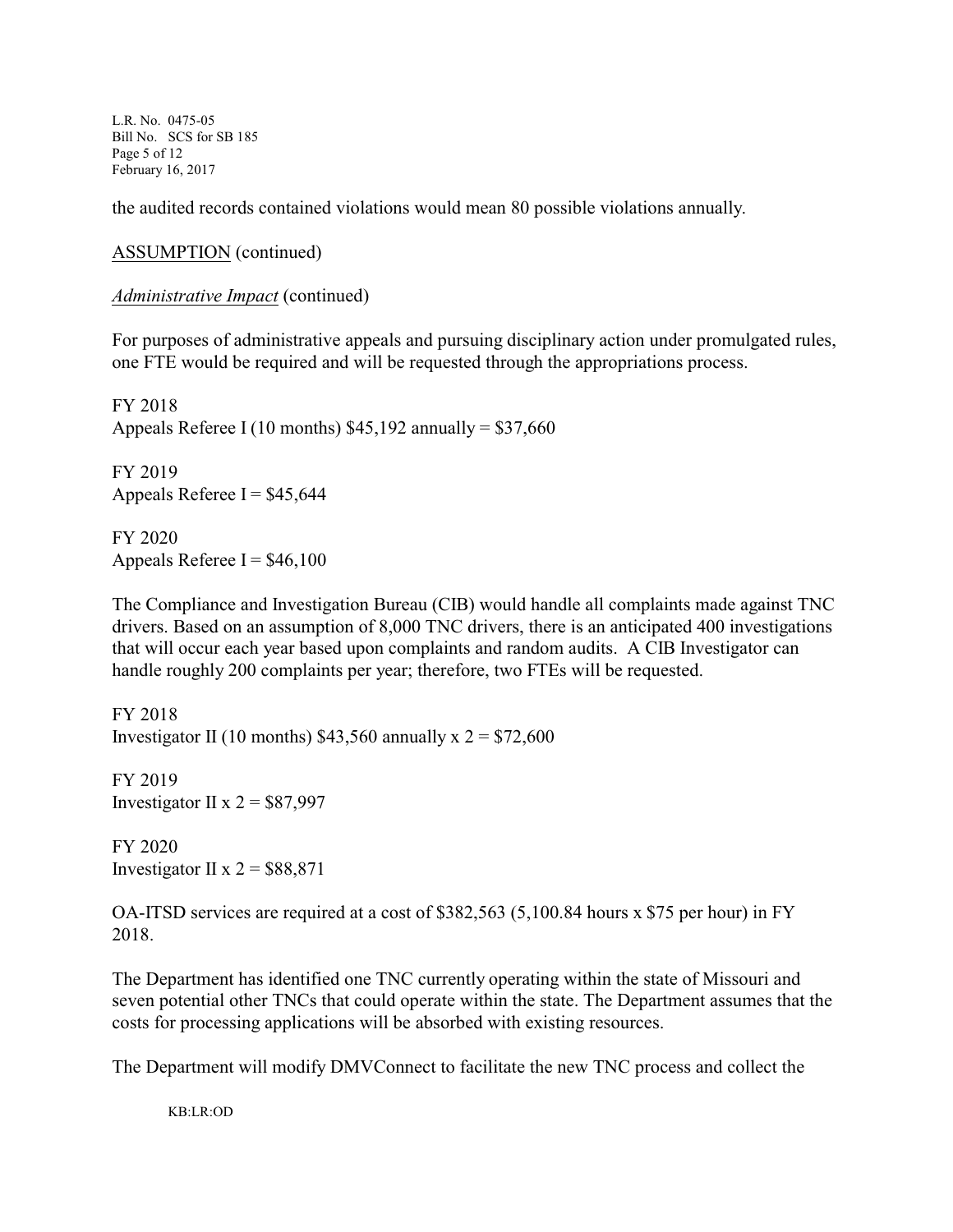L.R. No. 0475-05 Bill No. SCS for SB 185 Page 6 of 12 February 16, 2017

required \$5,000 fee. It is assumed that each TNC annual permit issued will expire twelve months from the date of issuance.

# ASSUMPTION (continued)

### *Revenue Impact*

The Department is aware of one TNC currently operating within the state of Missouri. Additional research has identified other potential TNCs in operation in the United States and other countries. However, it is unknown as to when, or even if, their services or any other companies offering similar services falling under the provisions of this proposal, will be available in Missouri.

Based on the assumption of eight TNCs operating in Missouri, there will be an increase of at least \$40,000 each year from the issuance of TNC licenses. The Department assumes this increase will be deposited into General Revenue.

### §387.438

The exemption contained in this section would affect not only TNC drivers, but many other drivers currently required to have a Class E license. The Department assumes, based on the proposed language in §387.438, there would likely be a reduction in the number of applications for a Class E for-hire license. However, the exact number of TNC drivers is unknown. For purposes of this fiscal impact analysis the Department assumes there could be up to a 50% reduction in Class E applications, resulting in a loss of revenue.

Total new 3 yr. and 6 yr. Class E applicants FY 2016:

 $3yr$  3,031 x  $50\%$  = an estimated reduction of 1,516 3yr Class E applicants 6yr 22,748 x 50% = an estimated reduction of 11,374 6yr Class E applicants

# Estimated Revenue Impact for FY 2018 and Subsequent Years

New Class E 3 yr. license fee equals \$15.00. This fee is distributed as \$5.00 to increased fees (split distribution to Highway Fund 75%, Cities 15% and Counties 10%) and \$10 to the Highway Fund).

New Class E 6yr license fee equals \$30.00. This fee is distributed as \$10.00 to increased fees (split distribution to Hwy Fund 75%, Cities 15% and Counties 10%) and \$20.00 to the Highway Fund.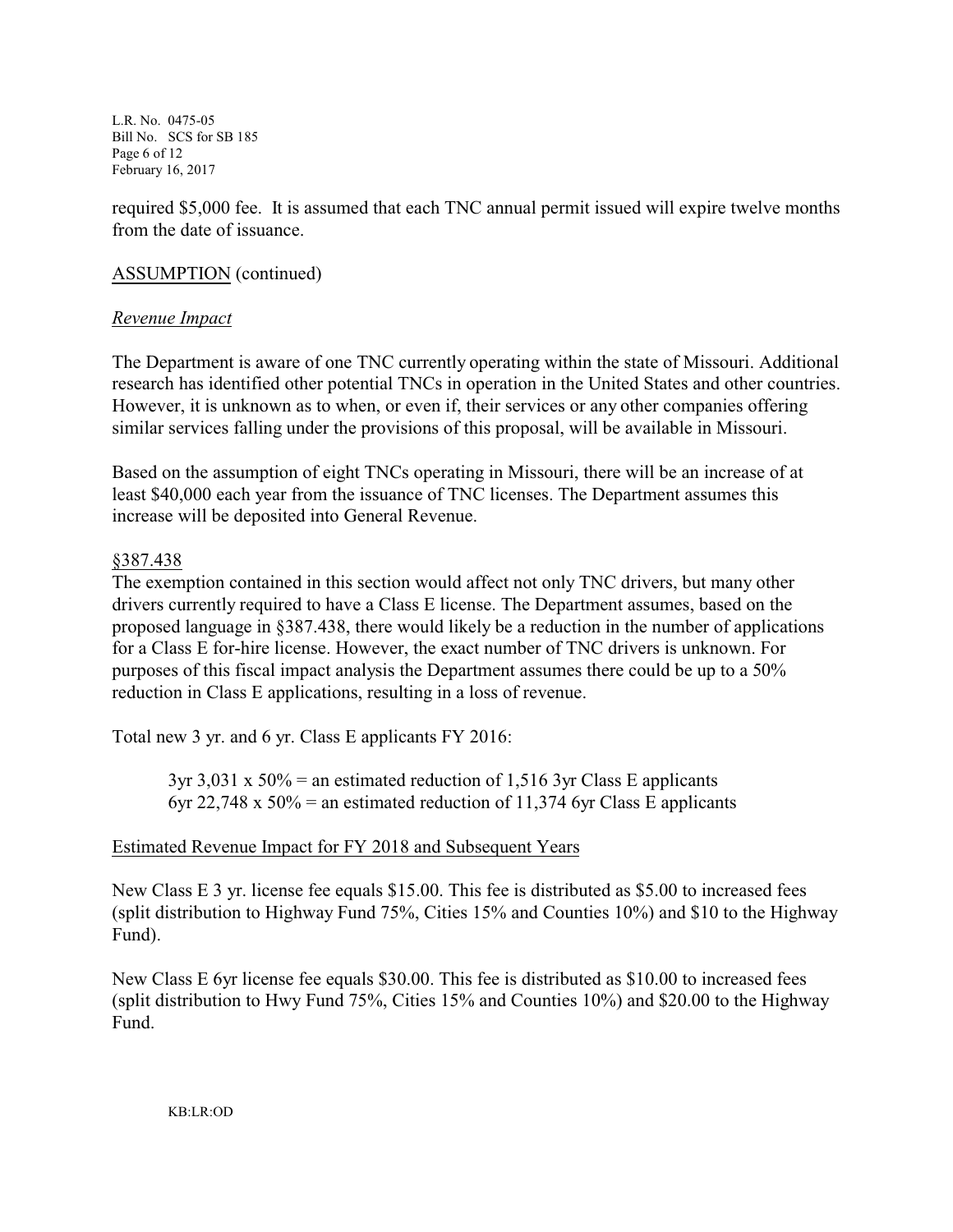L.R. No. 0475-05 Bill No. SCS for SB 185 Page 7 of 12 February 16, 2017

ASSUMPTION (continued)

*Revenue Impact* (continued)

Estimated Loss of Funds Due to Reduction in 3yr Class E Licenses

1,516 x \$5.00 (increased fee amount of total fee of \$15)

| x 75% (Highway Fund) = $$5,685$ /12 = $$473.75 \times 10 = $4,738$ |  |                                       |
|--------------------------------------------------------------------|--|---------------------------------------|
| x Cities $15%$                                                     |  | $= $1,137$ /12 = \$94.75 x 10 = \$948 |
| x Counties $10\%$                                                  |  | $=$ \$758 /12 = \$63.16 x 10 = \$632  |
| Total FY 2019 & FY 2020                                            |  | \$7,580 FY 2018 (10 months) \$6,318   |

1,516 x \$10.00 = \$15,160 /12 months = \$1,263 x 10 months = **\$12,633 -** Loss of fees distributed to the Highway Fund FY 2018

1,516 x \$10.00 = **\$15,160** - Loss of fees distributed to the Highway Fund FY 2019 & FY 2020

Estimated Loss of Funds Due to Reduction in 6yr Class E Licenses

|                        | 11,374 x $$10.00$ (increased fee amount of total fee of \$30) |          |
|------------------------|---------------------------------------------------------------|----------|
|                        | x 75% (Highway Fund) = $$85,305/12 = $7,109 \times 10 =$      | \$71,089 |
| x Cities $15%$         | $= $17,061/12 = $1,422 \times 10 =$                           | \$14,220 |
| $x$ Counties $10\%$    | $= $11,374/12 = $948$ x 10 =                                  | \$9,480  |
| Total FY 2019 & FY2020 | \$113,740 FY 2018 (10 months) \$94,789                        |          |

11,374 x \$20 = \$227,480/12months= \$18,957 x 10 months = **\$189,567** - Loss of fees distributed to the Highway Fund FY 2018

11,374 x \$20 (Hwy Fund) =  $$227,480$  - Loss of fees distributed to the Highway Fund FY 2019  $\&$ FY 2020

In summary, DOR assumes a loss to the Highway Fund of  $$278,027$  in FY 2018 (\$4,738 +  $$12,633 + $71,089 + $189,567$  and \$333,630 in FY 2019 and FY 2020 (\$5,685 + \$15,160 +  $$85,305 + $227,480$ .

DOR assumes a loss to the Highway Fund for Cities of \$15,168 in FY 2018 (\$948 + \$14,220) and \$18,198 in FY 2019 and FY 2020 (\$1,137 + \$17,061).

DOR assumes a loss to the Highway Fund for Counties of \$10,112 in FY 2018 (\$632 + \$9,480) and \$12,132 in FY 2019 and FY 2020 (\$\$758 + \$11,374).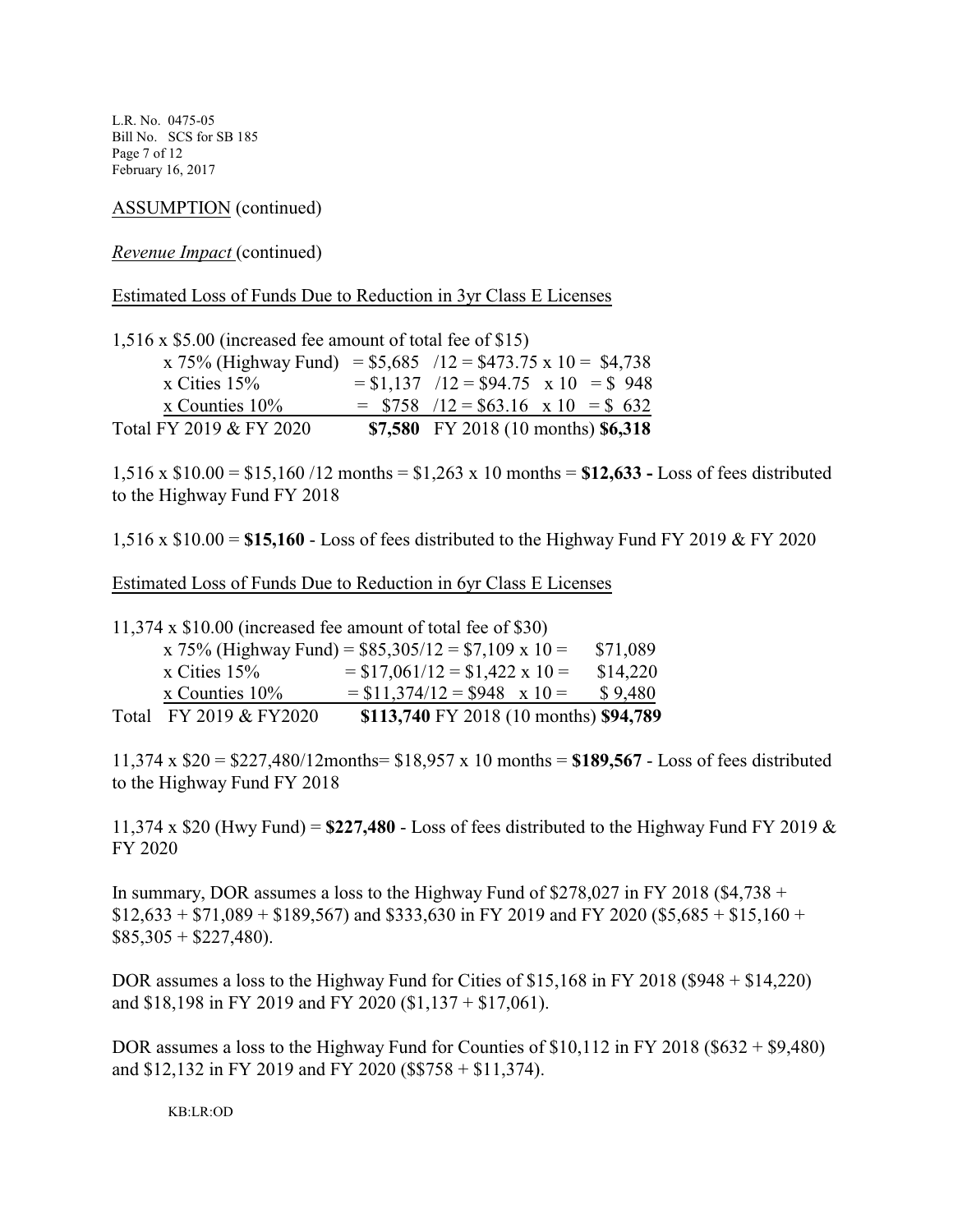L.R. No. 0475-05 Bill No. SCS for SB 185 Page 8 of 12 February 16, 2017

### ASSUMPTION (continued)

Officials from the **Office of the Secretary of State (SOS)** state many bills considered by the General Assembly include provisions allowing or requiring agencies to submit rules and regulations to implement the act. The SOS is provided with core funding to handle a certain amount of normal activity resulting from each year's legislative session. The fiscal impact for this fiscal note to the SOS for Administrative Rules is less than \$2,500. The SOS recognizes that this is a small amount and does not expect that additional funding would be required to meet these costs. However, the SOS also recognizes that many such bills may be passed by the General Assembly in a given year and that collectively the costs may be in excess of what the office can sustain with the core budget.

Therefore, the SOS reserves the right to request funding for the cost of supporting administrative rules requirements should the need arise based on a review of the finally approved bills signed by the governor.

**Oversight** assumes the SOS could absorb the costs of printing and distributing regulations related to this proposal. If multiple bills pass which require the printing and distribution of regulations at substantial costs, the SOS could request funding through the appropriation process.

Officials from the **City of Kansas City (CKC)** state this legislation will have a negative fiscal impact on the City of Kansas City, Missouri. Currently, Kansas City issues business licenses to drivers who provide a for-hire driving service. Kansas City charges a small fee for these licenses. This legislation, if passed, would make it impossible for Kansas City to issue such business licenses; therefore, Kansas City could not charge the business license fee. The loss of revenue to Kansas City if this legislation passed would be \$54,000.

**Oversight** notes that CKC may not be the only city which could be affected by loss of business license fee income and will show losses to cities of "could exceed \$54,000".

Officials from the **Joint Committee on Administrative Rules** state this proposal is not anticipated to cause a fiscal impact beyond its current appropriation.

Officials from the **Department of Insurance, Financial Institutions and Professional Registration**, **Department of Transportation**, **Department of Labor and Industrial Relations** and **Department of Public Safety - Missouri Highway Patrol (MHP)** each assume the proposal will have no fiscal impact on their respective organizations.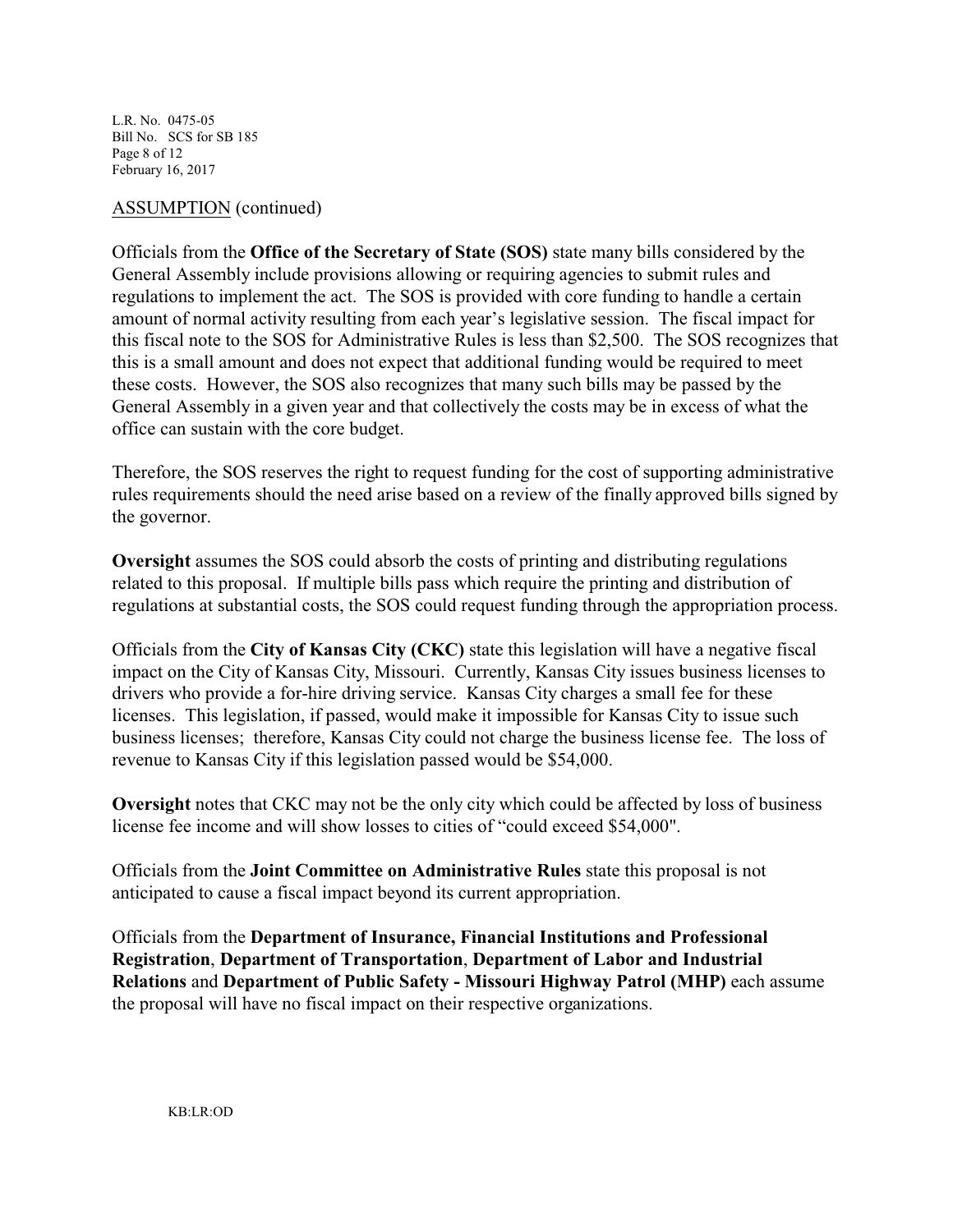L.R. No. 0475-05 Bill No. SCS for SB 185 Page 9 of 12 February 16, 2017

#### ASSUMPTION (continued)

MHP states they receive \$22 in revenue per background check provided (\$2 from FBI background checks and \$20 from state background checks). MHP also stated that it is unknown how many transportation network companies will require background checks.

**Oversight** conducted some research and found several such transportation network companies (Uber, Lyft, Sidecar, Flywheel, Curb, Hailo, Summon, and Shuddle) that could apply for an annual permit to operate in Missouri. Therefore, Oversight will reflect revenues of \$40,000 (assumed 8 companies x \$5,000 annual permit fee per §387.404) in FY 2018, FY 2019 and FY 2020 for this proposal.

| FISCAL IMPACT - State Government                     | FY 2018<br>$(10 \text{ Mo.})$ | FY 2019                                                     | FY 2020                   |
|------------------------------------------------------|-------------------------------|-------------------------------------------------------------|---------------------------|
| <b>GENERAL REVENUE FUND</b>                          |                               |                                                             |                           |
| Revenue - DOR<br>Permit fees of \$5,000 - \$387.404  | \$40,000                      | \$40,000                                                    | \$40,000                  |
| Cost - DOR                                           |                               |                                                             |                           |
| <b>Personal Services</b>                             | \$0 or                        | \$0 or                                                      | \$0 or                    |
|                                                      | (\$110,260)                   |                                                             | $($133,641)$ $($134,971)$ |
| <b>Fringe Benefits</b>                               |                               | \$0 or $(\$30,123)$ \$0 or $(\$36,511)$ \$0 or $(\$36,874)$ |                           |
| <b>IT Services</b>                                   | (\$21,222 or                  | <u>\$0</u>                                                  | \$0                       |
|                                                      | \$382,563)                    |                                                             |                           |
| <b>Total Costs - DOR</b>                             | (\$21,222 or                  | \$0 or                                                      | \$0 or                    |
|                                                      | \$423,946)                    | (\$170,152)                                                 | (\$171,845)               |
| FTE Change - DOR                                     | 0 or 3 FTE                    | 0 or 3 FTE                                                  | 0 or 3 FTE                |
| <b>ESTIMATED NET EFFECT TO THE</b>                   | \$18,778 or                   | \$40,000 or                                                 | \$40,000 or               |
| <b>GENERAL REVENUE FUND</b>                          | (\$383,946)                   | $($ \$130,152)                                              | $($ \$131,845)            |
| Estimated Net FTE change for General<br>Revenue Fund | 0 or 3 FTE                    | 0 or 3 FTE                                                  | 0 or 3 FTE                |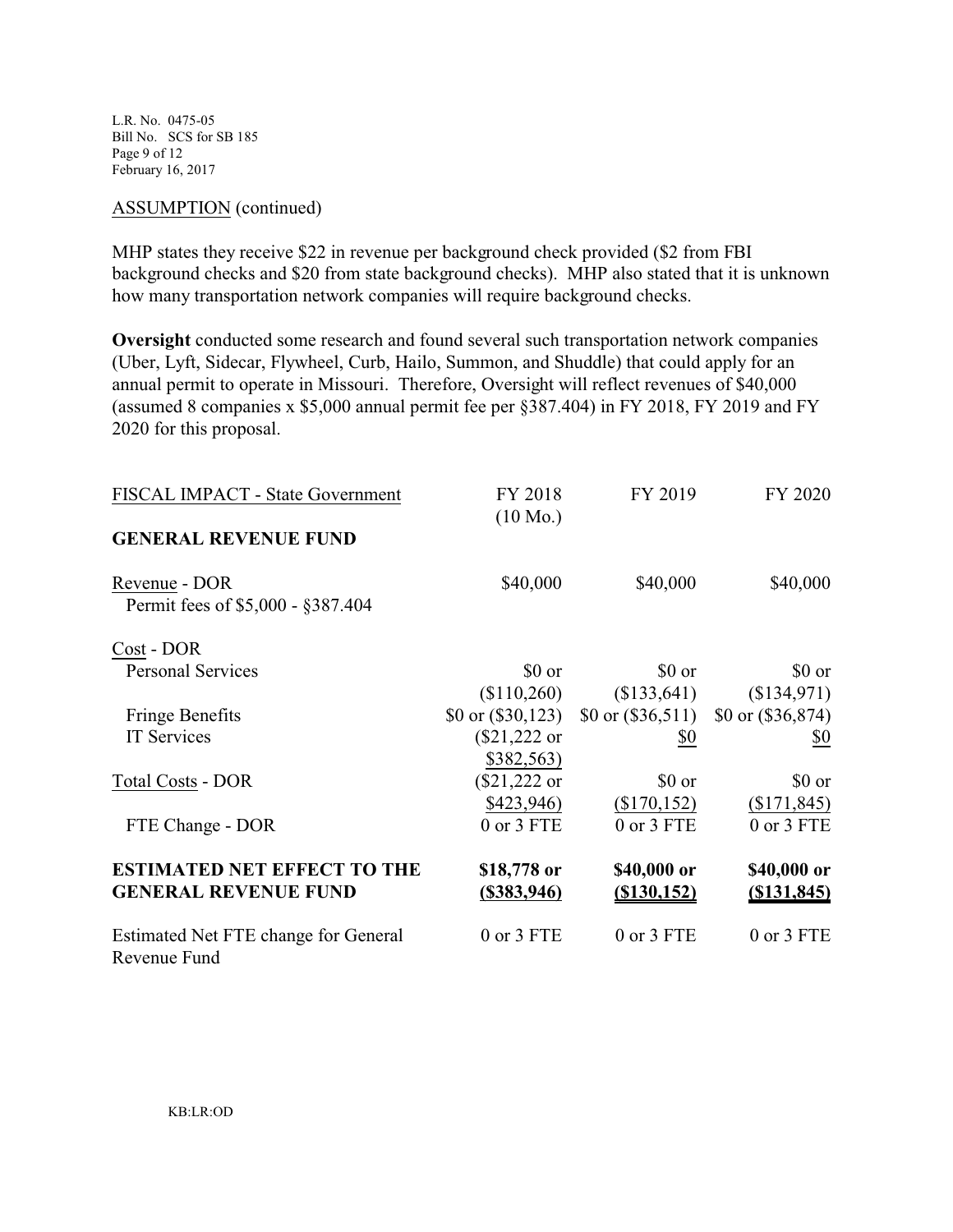L.R. No. 0475-05 Bill No. SCS for SB 185 Page 10 of 12 February 16, 2017

| <b>ESTIMATED NET EFFECT ON</b><br><b>LOCAL POLITICAL SUBDIVISIONS</b>   | (Could exceed<br><u>\$79,280)</u> | (Could exceed<br><u>\$84,330)</u> | (Could exceed<br><b>\$84,330)</b> |
|-------------------------------------------------------------------------|-----------------------------------|-----------------------------------|-----------------------------------|
| Loss - Counties $(10\%)$ - reduction of<br>Class E licenses             | (\$10,112)                        | (\$12,132)                        | (\$12,132)                        |
| Loss - Cities - loss of business license<br>fees                        | (Could exceed<br>\$54,000         | (Could exceed)<br>\$54,000        | (Could exceed)<br>\$54,000        |
| Loss - Cities $(15\%)$ - reduction of Class E<br>licenses               | (\$15,168)                        | (\$18,198)                        | (\$18,198)                        |
| FISCAL IMPACT - Local Government<br><b>LOCAL POLITICAL SUBDIVISIONS</b> | FY 2018<br>$(10 \text{ Mo.})$     | FY 2019                           | FY 2020                           |
| <b>ESTIMATED NET EFFECT ON THE</b><br><b>HIGHWAY FUND</b>               | (S278, 027)                       | $($ \$333,630)                    | $($ \$333,630)                    |
| Loss - DOR - reduction of Class E<br>licenses                           | $(\$278,027)$                     | $(\$333,630)$                     | $(\$333,630)$                     |
| <b>HIGHWAY FUND</b>                                                     |                                   |                                   |                                   |
| FISCAL IMPACT - State Government<br>(continued)                         | FY 2018<br>$(10 \text{ Mo.})$     | FY 2019                           | FY 2020                           |

### FISCAL IMPACT - Small Business

Small transportation businesses could be impacted by this proposal.

### FISCAL DESCRIPTION

This proposal enacts a regulatory scheme for "Transportation network companies" ("TNCs"). It provides that TNCs and TNC drivers are not common carriers, contract carriers, motor carriers, taxicab service or association, or for-hire vehicle services. TNC drivers need not register their vehicles as commercial or for-hire.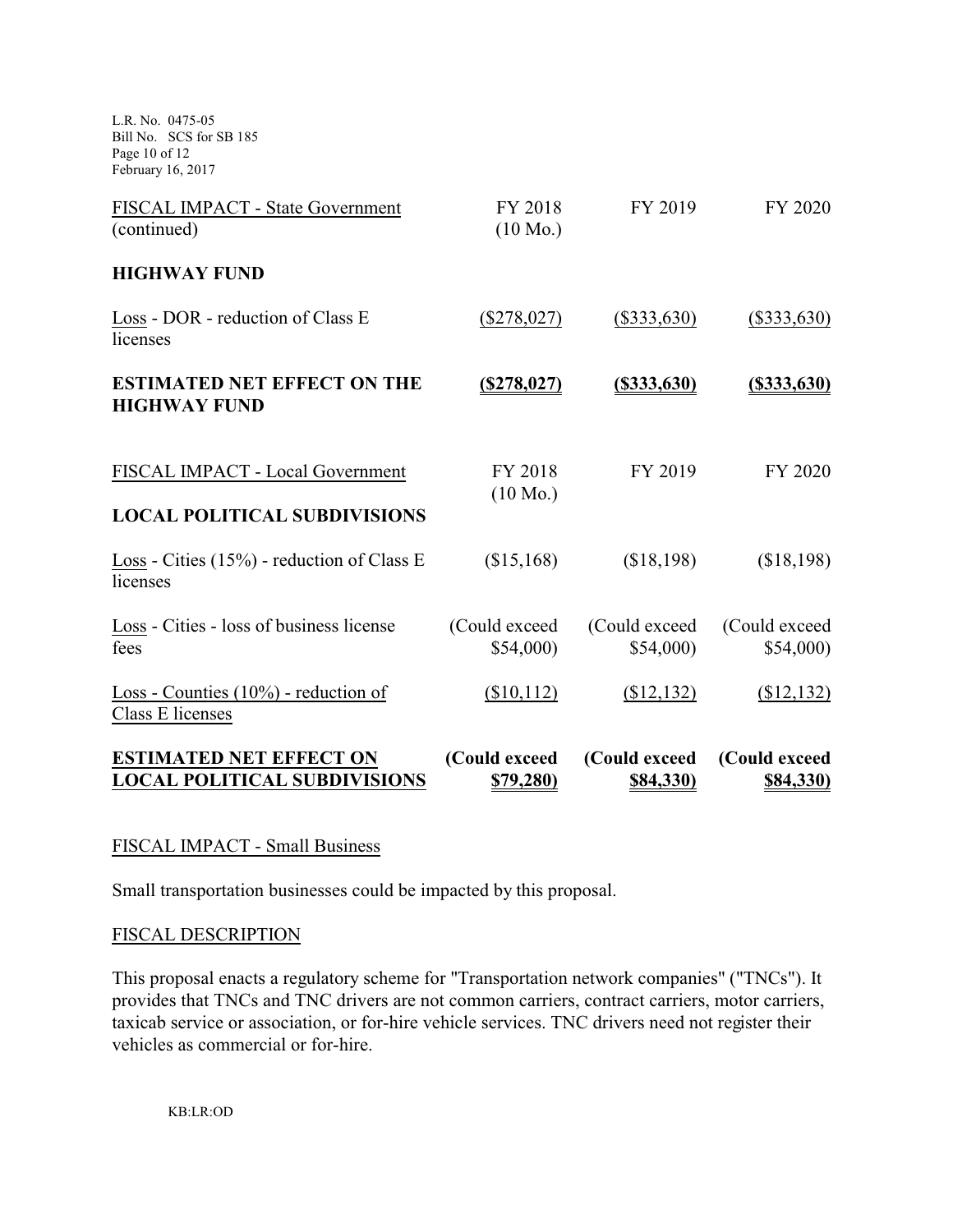L.R. No. 0475-05 Bill No. SCS for SB 185 Page 11 of 12 February 16, 2017

### FISCAL DESCRIPTION (continued)

Transportation network companies may not operate within the state without first paying a \$5,000 annual fee and obtaining a permit from the Department of Revenue, but no per-car or per-driver fees shall be assessed. TNCs must maintain agents for service of process within the state of Missouri.

TNCs may charge fares, but must disclose the fare or fare structure on its website or digital network. If the fare is based on actual time and distance traveled, the TNC on its website shall also provide riders the applicable rates being charged and the option to receive an estimated fare before the rider enters the vehicle.

The TNC's digital network shall display a picture of the TNC driver and the license plate number of the vehicle before the rider enters the vehicle. The TNC must provide a detailed electronic receipt to the rider within a reasonable time following a trip.

TNC drivers shall be independent contractors and not employees under certain circumstances. TNC drivers are not agents of the TNC unless agreed to in writing.

TNCs must adopt a zero tolerance policy toward drivers using intoxicating substances. This act also requires an investigation and maintenance of related records.

This proposal prescribes driver eligibility requirements, including background checks and registration with the TNC. Transportation network company vehicles must meet Missouri's motor vehicle safety inspection requirements.

TNC drivers shall not solicit or accept street hails. TNCs shall adopt nondiscrimination policies with respect to riders, and shall notify drivers of such policy.

TNCs shall maintain individual trip records of riders for one year following each trip, and individual records of TNC drivers for one year following the end of the TNC's relationship with the driver.

This proposal provides that it is the sole body of law governing TNCs and TNC drivers, and provides that the Department of Revenue may promulgate rules to administer the provisions.

This proposal provides that TNCs shall not be considered employers of TNC drivers unless agreed to by written contract. TNCs must keep the appropriate agencies informed of such contracts and any changes to them.